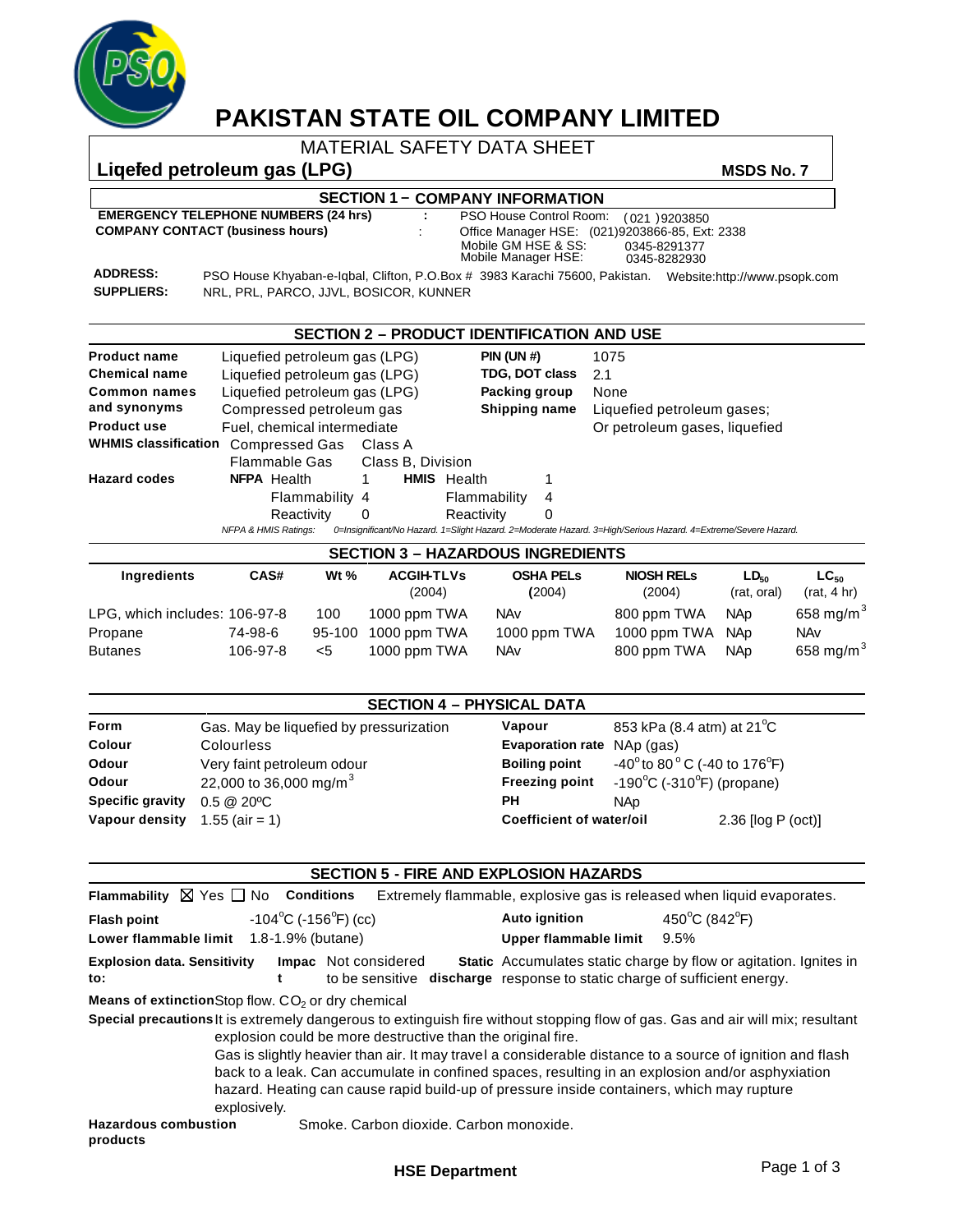

# **PAKISTAN STATE OIL COMPANY LIMITED**

MATERIAL SAFETY DATA SHEET

Liquefed petroleum gas (LPG) **MSDS No. 7** MSDS No. 7

|                                                                                                                        |                                                                                                                                                                                                                                                                                                                                                                                                                                                                                                  | <b>SECTION 6 - REACTIVITY INFORMATION</b>                                                                                                                                                                                                                                                                                                                                                                                                                                                                                                                                                                             |  |  |  |  |  |
|------------------------------------------------------------------------------------------------------------------------|--------------------------------------------------------------------------------------------------------------------------------------------------------------------------------------------------------------------------------------------------------------------------------------------------------------------------------------------------------------------------------------------------------------------------------------------------------------------------------------------------|-----------------------------------------------------------------------------------------------------------------------------------------------------------------------------------------------------------------------------------------------------------------------------------------------------------------------------------------------------------------------------------------------------------------------------------------------------------------------------------------------------------------------------------------------------------------------------------------------------------------------|--|--|--|--|--|
| <b>Stability</b><br><b>Conditions to avoid</b><br>Incompatible                                                         |                                                                                                                                                                                                                                                                                                                                                                                                                                                                                                  | Stable<br>Sources of ignition. Static discharges. High temperatures.<br>May react with strong oxidizing materials.<br><b>Hazardous decomposition</b><br>Carbon dioxide. Carbon monoxide.                                                                                                                                                                                                                                                                                                                                                                                                                              |  |  |  |  |  |
|                                                                                                                        |                                                                                                                                                                                                                                                                                                                                                                                                                                                                                                  | <b>SECTION 7 - HEALTH HAZARD INFORMATION</b>                                                                                                                                                                                                                                                                                                                                                                                                                                                                                                                                                                          |  |  |  |  |  |
| <b>Route of Entry</b>                                                                                                  |                                                                                                                                                                                                                                                                                                                                                                                                                                                                                                  | $\boxtimes$ Eye<br>Eye<br><b>Hazardous Contact</b><br>ப<br>$\boxtimes$ Skin Contact<br><b>Skin absorption</b><br>(with liquid form)<br>⊠<br>Inhalation<br>Ingestion                                                                                                                                                                                                                                                                                                                                                                                                                                                   |  |  |  |  |  |
|                                                                                                                        |                                                                                                                                                                                                                                                                                                                                                                                                                                                                                                  | Acute exposure Contact with liquid will cause freeze injury to eyes or skin. High gas concentrations (% range) can<br>cause asphyxiation by displacing air and thereby reducing the oxygen available for breathing.<br>Symptoms include rapid breathing, fatigue, incoordination, excessive salivation, headache, nausea,<br>vomiting and disorientation. Oxygen concentrations in work spaces must not be permitted to fall below<br>19%.<br>Very high concentrations (10,000 ppm) can cause central nervous system (CNS) depression with<br>symptoms such as headache, nausea, dizziness, drowsiness and confusion. |  |  |  |  |  |
| <b>Chronic</b>                                                                                                         |                                                                                                                                                                                                                                                                                                                                                                                                                                                                                                  | Not known to cause chronic effects.                                                                                                                                                                                                                                                                                                                                                                                                                                                                                                                                                                                   |  |  |  |  |  |
| Carcinogenicity                                                                                                        |                                                                                                                                                                                                                                                                                                                                                                                                                                                                                                  | Not known to cause cancer. Not identified<br><b>Irritancy</b> Does not cause irritation<br>by OSHA as a carcinogen. Not classified<br>by IARC, NTP, NIOSH, ACGIH, or EPA.                                                                                                                                                                                                                                                                                                                                                                                                                                             |  |  |  |  |  |
| <b>Mutagenicity</b>                                                                                                    |                                                                                                                                                                                                                                                                                                                                                                                                                                                                                                  | Not known to be mutagenic<br><b>Sensitization</b> Not known to cause sensitization                                                                                                                                                                                                                                                                                                                                                                                                                                                                                                                                    |  |  |  |  |  |
| <b>Teratogenicity</b>                                                                                                  |                                                                                                                                                                                                                                                                                                                                                                                                                                                                                                  | <b>NAv</b><br>Reproductive Not known to cause reproductive effects                                                                                                                                                                                                                                                                                                                                                                                                                                                                                                                                                    |  |  |  |  |  |
| <b>Toxicologically synergistic</b><br>Simple asphyxiants (chemicals that displace air in confined spaces).<br>products |                                                                                                                                                                                                                                                                                                                                                                                                                                                                                                  |                                                                                                                                                                                                                                                                                                                                                                                                                                                                                                                                                                                                                       |  |  |  |  |  |
|                                                                                                                        |                                                                                                                                                                                                                                                                                                                                                                                                                                                                                                  | <b>SECTION 8 - FIRST AID</b>                                                                                                                                                                                                                                                                                                                                                                                                                                                                                                                                                                                          |  |  |  |  |  |
|                                                                                                                        |                                                                                                                                                                                                                                                                                                                                                                                                                                                                                                  | Inhalation Move affected person to fresh air or remove source of contamination. Give artificial respiration if breathing has<br>stopped and if a qualified AR administrator is available. Obtain medical attention immediately.                                                                                                                                                                                                                                                                                                                                                                                       |  |  |  |  |  |
|                                                                                                                        |                                                                                                                                                                                                                                                                                                                                                                                                                                                                                                  | Ingestion Gases do not enter the body by this route.                                                                                                                                                                                                                                                                                                                                                                                                                                                                                                                                                                  |  |  |  |  |  |
| Eye                                                                                                                    | Flush eye with lukewarm, gently flowing fresh water for at least 15 min. Do not attempt to re-warm. Cover both<br>eyes with sterile dressing. Do not permit affected person to drink alcohol or smoke. Quickly transport affected<br>person to an emergency medical facility.                                                                                                                                                                                                                    |                                                                                                                                                                                                                                                                                                                                                                                                                                                                                                                                                                                                                       |  |  |  |  |  |
| <b>Skin</b>                                                                                                            | Briefly flush the affected area with lukewarm, gently flowing water until the chemical is removed. Do not<br>attempt to re-warm the affected area. Do not rub the affected area or apply dry heat. Carefully cut around<br>clothing that sticks to the skin and remove the remainder of the garment. Loosely cover the affected area with<br>a sterile dressing. Do not permit affected person to drink alcohol or smoke. Quickly transport affected person<br>to an emergency medical facility. |                                                                                                                                                                                                                                                                                                                                                                                                                                                                                                                                                                                                                       |  |  |  |  |  |